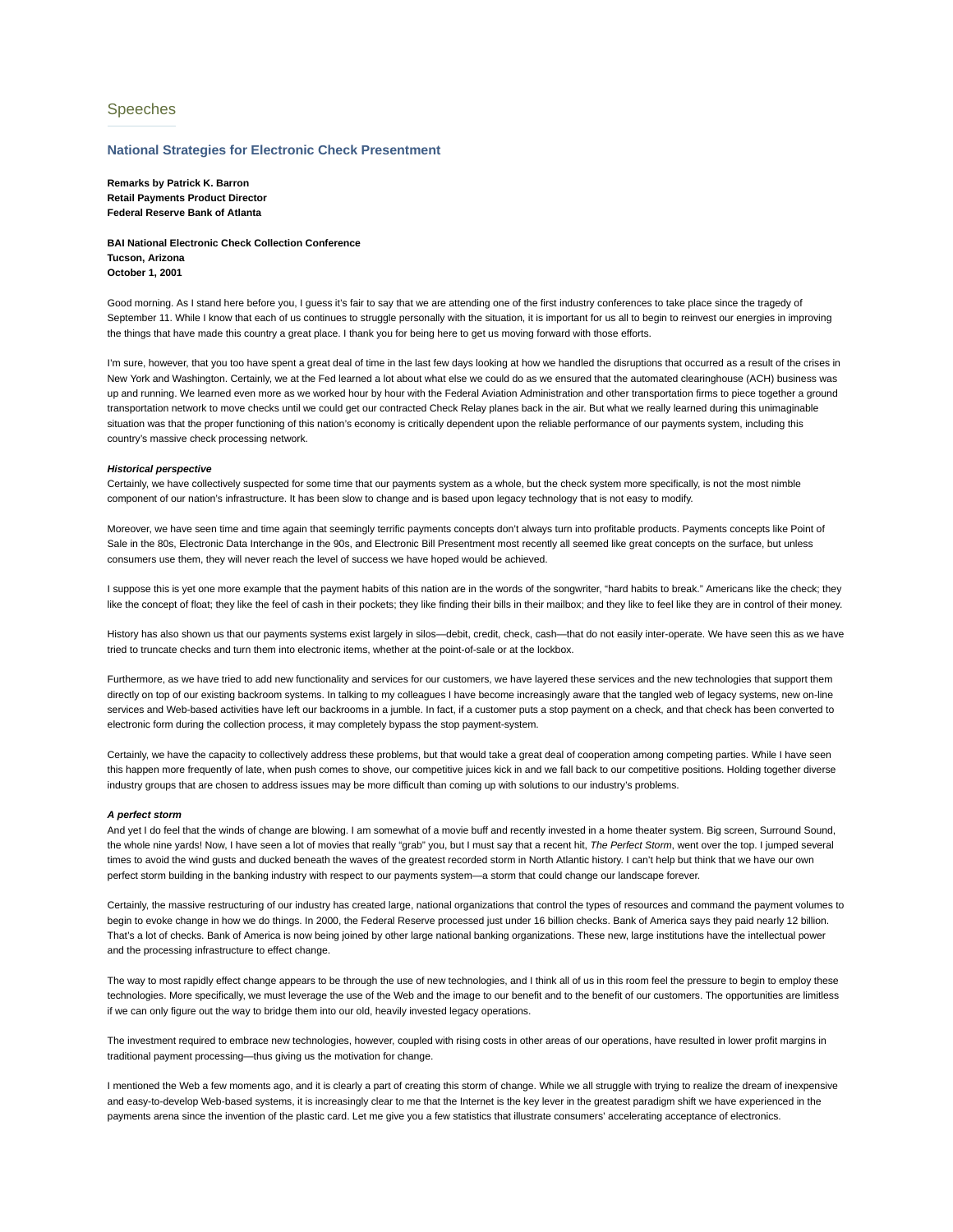A recent consumer preferences survey has revealed that the electronic share of the consumer's retail wallet has grown from 43 percent to 49 percent in the last two years. Sixty to 70 percent of all Americans have access to the Web and have purchased at least one item on-line. Thirty-three percent intend to increase their use of on-line bill payment in the next two years.

These factors together have indeed created a perfect storm like none other in recent times. The question now before us as an industry generally, and for the Federal Reserve specifically, is what we are going to do in the face of these remarkable conditions. Will we work to facilitate the change, or will we plod along at a pace that promises more years of spending more per capita on our payments system than any other industrial nation?

To set the stage for that answer, let me recall a bit more recent history as a way to position the rest of my presentation and to discuss some truly national strategies for the advancement of electronic check presentment.

You may recall that in 1997, then vice chair of the Fed, Alice Rivlin, headed up a study to try to determine what role, if any, the Fed should play in the future payments system. Many of us began to dust off our resumes in anticipation of our early exit from the Fed System. However, we quickly put them away as the results of the study confirmed a desire by banks for the Fed to remain active in the payments system as an operator, even a leader, and a facilitator for change as well as an "enlightened" regulator.

I sat in on some of the regional workshops held by the Rivlin Committee and listened to participants from all aspects of the industry—large players and small, banks and technology firms, trade associations and consultants—as they brought to the surface their frustrations with the inability of the collective industry to work together to resolve common problems. The need for an independent party to help was clearly noted.

As a part of that study, a great deal of attention was paid to the concept of electronic check collection as a meaningful way to begin to reduce the cost and complexity of our paper-based payments system. Interestingly, the staff working on the study could not construct a business case that proved that electronic check presentment (ECP) would, in fact, be a more efficient way to do business. The case was simply too complex and too dependent on variables we could not easily measure.

But we know more than we did two years ago. Perhaps the most glaring observation is that the profitability of our check processing operations is clearly on the decline. This is not surprising in light of the fact that the costs associated with personnel and transportation are escalating. In other words, the economies of scale associated with paper processing are eroding.

On the other hand, tremendous economies of scale are present in other new, electronic check technologies, such as image, the Web and data communications networks. If we can replace trucks and planes and reader sorter operators with these technological alternatives, economies of scale can be reintroduced into the business.

Coincidentally, we are beginning to see changes in an area that has stubbornly refused change in the past—the acceptance of new alternatives by the consumers who use our payments systems.

There is growing evidence that consumers now see the check as a less convenient and easy-to-use alternative at the point-of-sale in comparison to other electronic choices. In fact, there is growing evidence that most consumers no longer demand the return of their checks. Most who have been exposed to check conversion at the merchant level had no problems with it. All these observations support the idea that the time is ripe for the concept of ECP to flourish. Others might say that ECP is an unnecessary step along the path to full electronification. However, one rather interesting observation also surfaced from the market research I alluded to earlier—44 percent of respondents use only checks to pay their bills and they find it convenient to do so. Folks, I believe that we will see great change in the near future, but there are a whole lot of checks out there to deal with first.

## *On the horizon*

As we cast aside the fog that clouded our view in the past, a possible model for success is beginning to emerge, at least for us at the Fed. I should add that not all will agree with my thoughts and the model's success is dependent on certain key pieces coming together in the very near future. I believe a cost-effective model exists for electronic check presentment.

Five key features are needed to support a cost-efficient model. First, we must truncate the checks as early in the collection stream as possible. Each earlier stage promises reduced transportation costs and improved return-item performance, yet each earlier stage brings with it complications and the need for further cooperation. Truncation at the point-of-sale, the lockbox, or the bank or Fed of first deposit are critical to achieving the savings needed to improve efficiencies.

Second, all items captured early in the stream must be imaged into what, for lack of a better term, I will call a "national" archive. By this I mean an archive that can stand on its own and be accessed by both the collecting and paying institutions.

Third, we must truncate the flow of the actual paper so as not to incur the expense associated with transportation. Presentment must be based on the electronics.

Fourth, we need to base the return process totally on the image of an item, not the physical paper. We have been able to demonstrate in a pilot operation in Montana, which I will tell you more about in the next few minutes, that this is feasible. It will expedite the return collection process and reduce losses to the collecting party.

Finally, we must put in place a legal infrastructure and a set of standards that facilitate the flow of the paper, balance the rights of counter-parties, and provide the maximum opportunity for efficient interchange of items between the image and check processing systems operated by industry participants.

Now, I want to let you know that this model is not something we have conjured up out of thin air; it is based on an accumulation of research, data and operational experience. While the argument about the long-run viability of ECP has raged, we in the Fed have quietly increased the percentage of checks we clear electronically. So far this year, we have presented 22 percent of all our items electronically to several hundred institutions around the country.

Exploring the Montana experience more closely might help here. Some of you may remember that beginning in 1999, we instituted a pilot project at the Helena office of the Federal Reserve Bank of Minneapolis. That pilot project was intended to explore the potential for reducing check collection costs in a fully image-enabled environment. Internally, we referred to this effort as the EPIC project. The geography, weather and bank composition of the state made it an attractive pilot site. We image-enabled the Helena sorters, captured images and archived them, accomplished presentment electronically, and allowed access to images through a web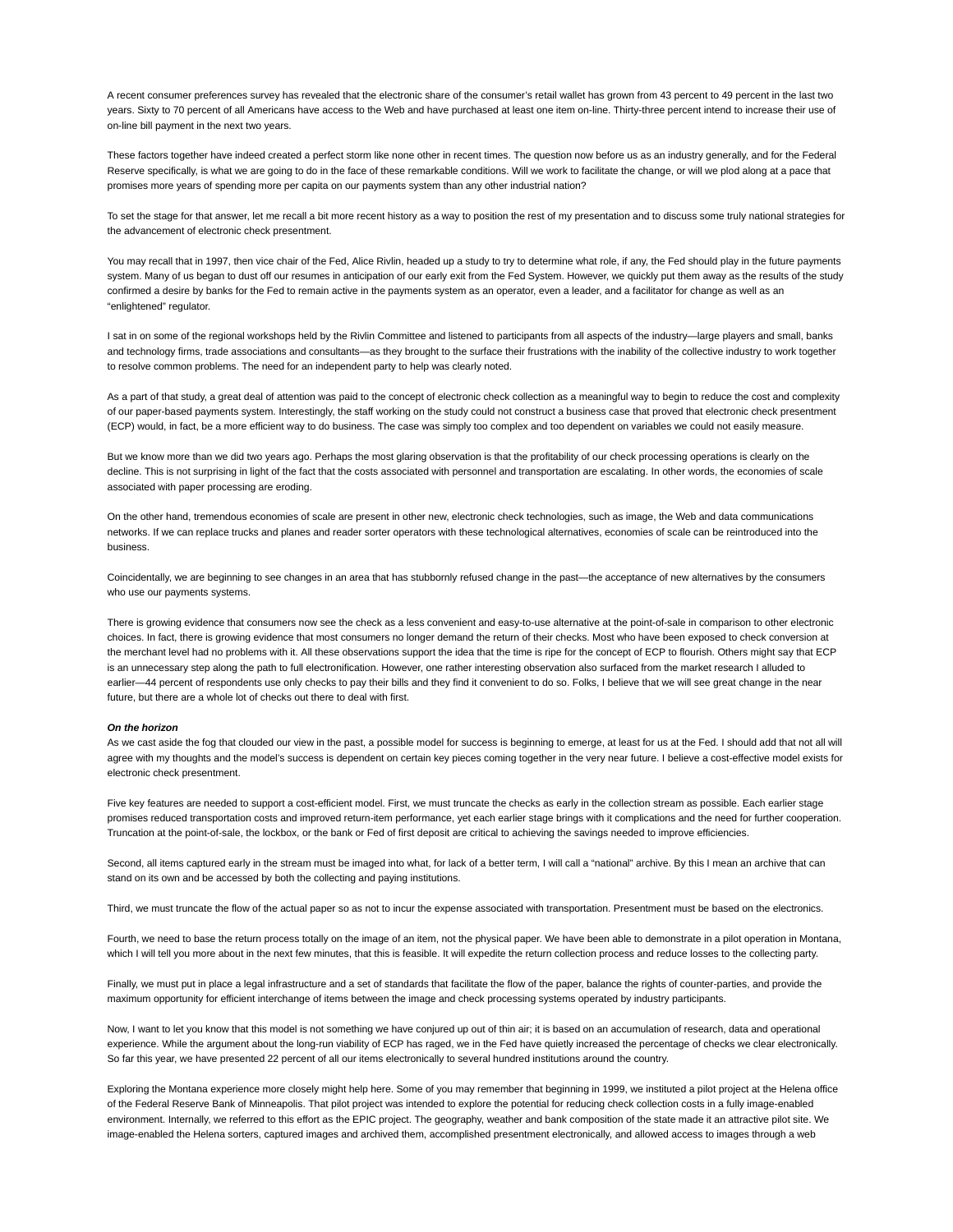interface. Further, we allowed selected participants to generate image returns items.

## *The future of EPIC*

We learned a great deal from the EPIC project that should be of interest to the public and the industry by operating an image-enhanced ECP system for some 18 months. Certainly, ECP penetration rose to the highest in the system at 44 percent. However, we were less successful from a financial perspective than we had hoped because we struggled to reach the mass economies we had anticipated. In essence, while volume increased considerably, we did not reach the targets we had set. Large bank involvement was not up to expectations and participants were harder to recruit than we had originally thought.

Nevertheless, we learned a great deal. As a partial fulfillment of our promise to the industry to share the results of the pilot project, I thought I would share some of our findings here today. Certainly, we witnessed efficiencies in the operating environment. Helena was able to reduce staff in their backroom as a result of the ability of customers to retrieve their own items and research certain cases themselves. Self-service is a model that works. Earlier access to information has value to our customers. In fact, customers were willing to pay for access to images on the deposit side, a factor which we had not anticipated in the original plan.

Certainly, we learned that one size does not fit all. In other words, the wants and needs of large and small customers are not always the same. We learned a very important fact, that image-replacement documents, which we issued to paying banks that requested them, were easily accepted. Interoperability between systems was not trivial. And, software vendors need broadly accepted standards.

Perhaps the most compelling observation I can offer today is that running two parallel processing platforms, one based on image and electronics and one on pure paper, is expensive—too expensive to operate in parallel for an extended period of time at the volume levels we had in Helena. In essence, we have been encouraged that an image-enhanced ECP environment can be successful on a widespread basis with some key changes.

The first such change is that we must reduce the costs of such operations by increasing the level of cooperation that exists between competitors. I call this "co-opetition." If there was anything truly positive that emerged from the tragic events of September 11, it is the remarkable amount of cooperation that took place between parties that were fierce competitors. All of us were focused on making the payments system work under extreme stress. We worked hour-by-hour with Airnet to cobble together ground and air transportation systems for checks. We worked closely with the various arms of the New York Clearing House to ensure ACH and wire transfer networks stayed open to meet the needs of banks. We were able to demonstrate that we can cooperate when needed without affecting market choices; in fact, we were able to all succeed together.

We hope this same spirit of useful cooperation can carry over to other endeavors. For example, we are talking with SVPCo to explore better ways to exchange electronic checks. We are talking with Viewpointe to see what it would take to "share" archives. Through the auspices of the Payments System Development Committee we are bringing together industry leaders to isolate and address the barriers to increased ECP adoption. We are working actively on industry groups. We chair some of the groups that are putting in place the standards for electronic presentment and image exchange. Finally, in an effort that is unique in my 34 years of service with the Fed, the Board of Governors is drafting legislation, referred to as the Check Truncation Act, that is intended to allow the image of a check to be the legal equivalent of paper. I'll say more about this in a minute.

#### *Fostering a standard ECP environment*

What else can we do at the Fed to further the evolution to electronic check? Certainly, we can start by recognizing that we in the Fed support multiple standards for ECP in our existing systems. I want to announce today that we have made the decision to move to a single standard by mid-year 2005, creating the opportunity for a well-orchestrated transition that can be accommodated as systems are changed over the next few years.

We will base our systems on ANSI standard 9.37, and we will provide adequate lead-time for all parties to change. We will produce implementation guides by the middle of next year. A vendor conference is planned for later next year, leading to a two-year transition that will follow on the heels of our check modernization effort. This effort, which I know most of you are familiar with, will standardize and consolidate all our check systems to include our processing platforms, our image systems, our adjustment systems and the electronic interfaces to each.

#### *One big wave*

Returning to my earlier analogy, the perfect storm ultimately culminates in one big wave. In this case, I think this could come from the unprecedented efforts of the Board of Governors to draft legislation that will allow the image of a check to be the legal substitute for the paper. I mentioned this earlier, but let me go into a bit more detail. In essence, under the proposed law a substitute check, produced in a standard format from the original image, would take the place of the original check in problem-resolution cases. Certainly, there is widespread support for the idea that an image-supported ECP process would allow for more rapid returns and dramatically reduce associated risks.

At this time, the draft act has been out for comment and the final votes are in, so to speak. Our current hope is that Congress can get the Act by year-end, and, if approved, it can be effective in the 2003–4 timeframe.

If we are to take full advantage of the big wave created by the Act, we must begin to work today on the issue of end-to-end interoperability of electronic payments and electronic check payments. This will require us to work together to determine exactly what systems and operational changes will be required, to identify issues and concerns, address operating rules, and establish service level agreements. These efforts may be extensions of the standards efforts I mentioned earlier, or they may include basic operating practices between banks and the Fed. I am convinced that there is more to be gained by working together and agreeing to individual modifications than there is to be lost.

Let me take us a little further up the wave by announcing our support for a number of key standards that can be used to facilitate the type of interoperability needed. The Fed intends to support a variety of X9B standards for the electronic exchange of checks and images, the exchange of bulk media, image replacement documents and electronic check adjustments.

In addition we will adopt other de facto standards, and we will create a specific plan for adopting such standards and rolling them out to our customers. In essence, I am telling you that we believe that interoperability is possible and that standards are at the heart of such a possible achievement. We will not follow our old paradigm of preferring and implementing proprietary Fed standards, and we will encourage others, including software vendors, to move to industry-supported standards.

#### *Challenges will emerge*